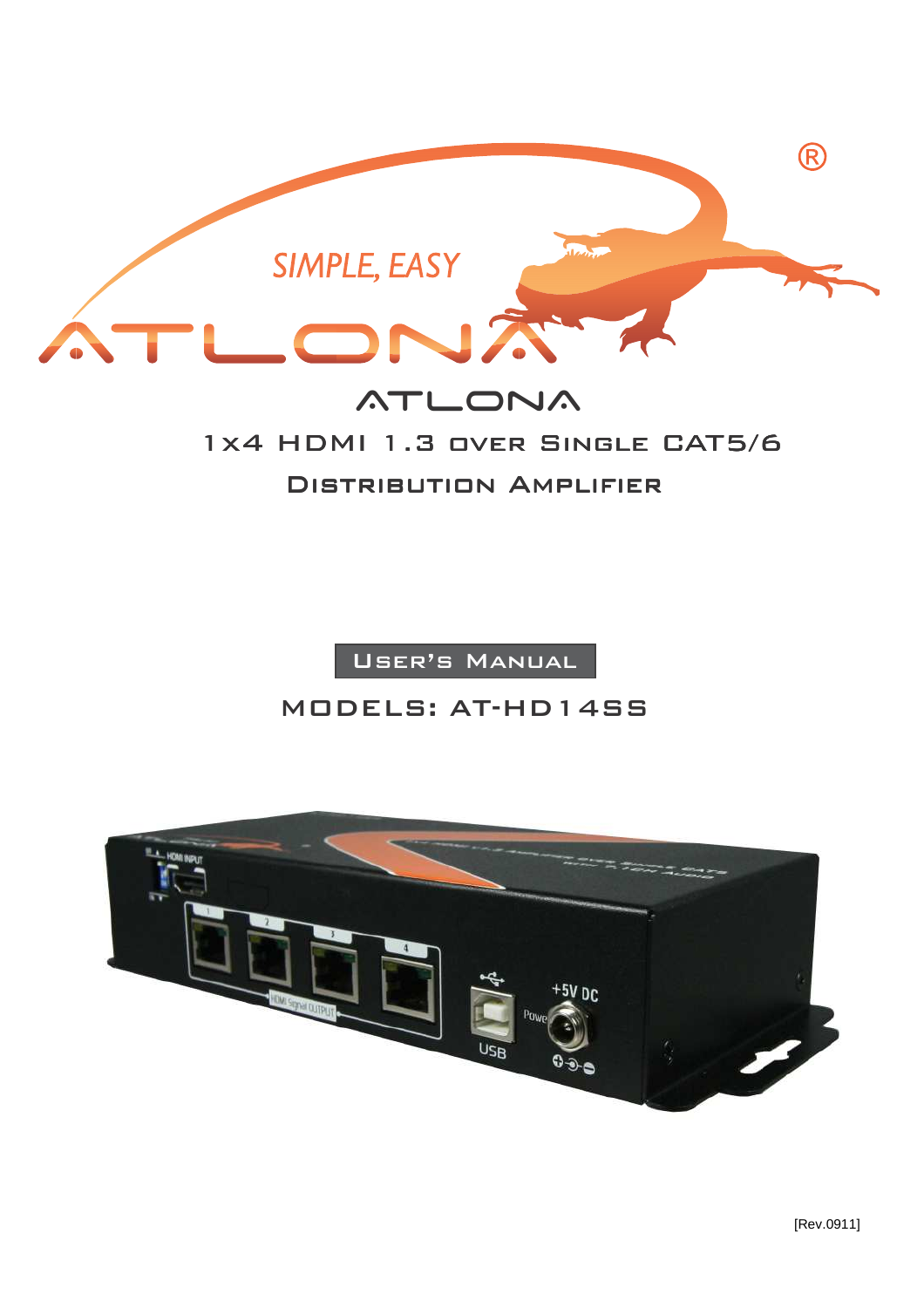## TABLE OF CONTENTS

| 1. Introduction        |   |
|------------------------|---|
| 2. Features            | 1 |
| 3. Specification       |   |
| 4. Package Contents    |   |
| 5. Connection Diagram  |   |
| 6. Panel Description   |   |
|                        |   |
| 8. DIP Switch          | 5 |
| 9. Pin Definition      |   |
| 10. Notice             | 7 |
| 11. Performance Guide  |   |
| 12. Safety Information | 8 |
|                        |   |
| 13. Warranty           |   |

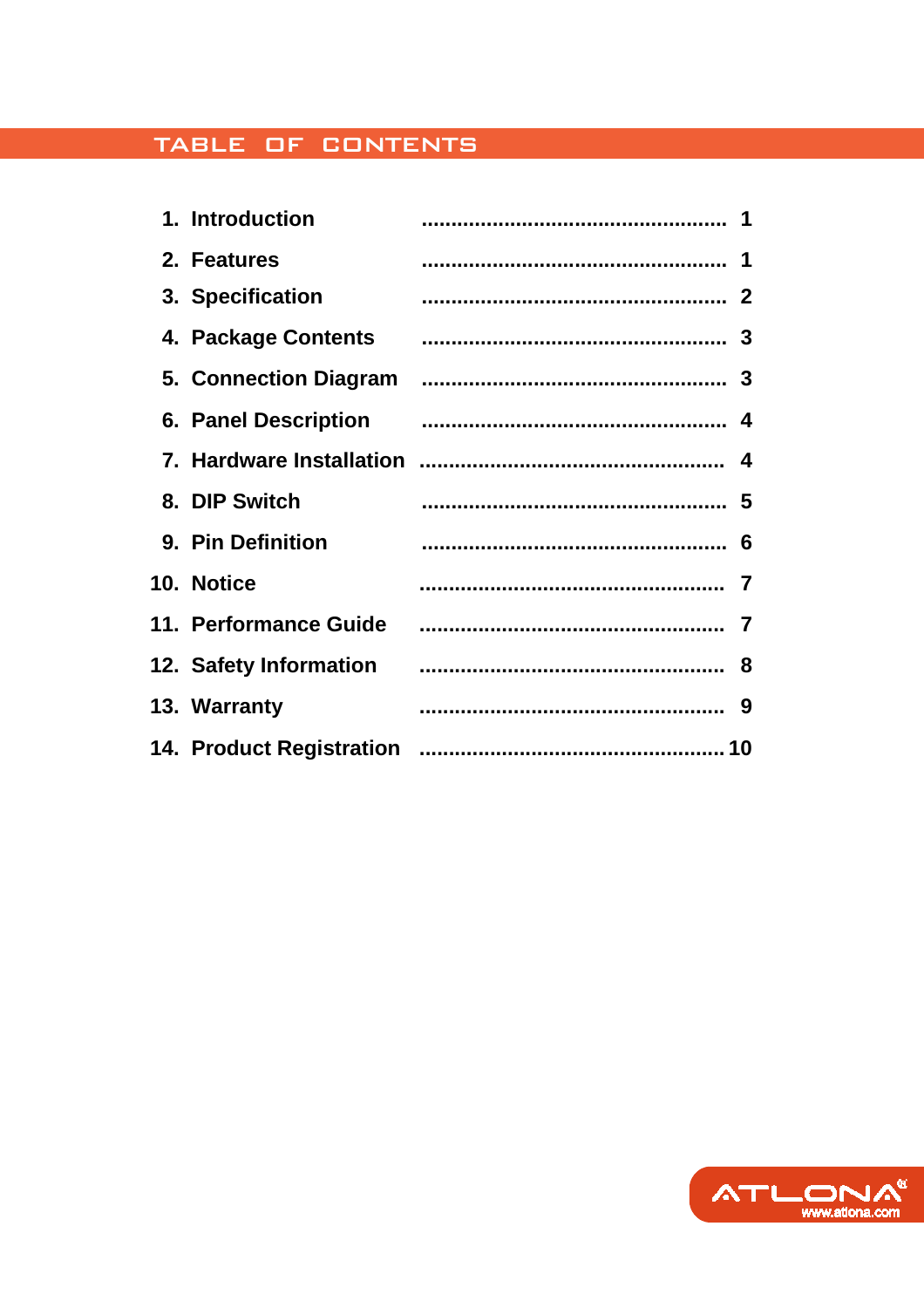### INTRODUCTION

Atlona Technologies' AT-HD14SS 1x4 HDMI 1.3 over Single CAT5/6 Distribution Amplifier provides the most flexible solution in the Audio Video industry at which high definition video and high quality audio can be transmitted to different locations over a long distance. The splitter is cascadable, allowing you to daisy chain multiple units for extending HDMI displays almost anywhere at almost any distance. The input HDMI source can be duplicated and distributed to up to 4 HDMI enabled displays through cost effective Cat-5/6 cables and RJ-45 to HDMI miniextenders (AT-HD15SRS) or long range receivers (AT-HDRS). The built-in re-clocking technology allows users to connect long distance cables up to 66ft to the input of the Atlona 1x4 splitter.

### FEATURES

- State-of-the-art Silicon Image (founder of HDMI) chipset used for 99.99% compatibility and reliability
- HDMI 1.3c compliant
- HDCP compliant
- Regenerates HDMI signal
- Supports default HDMI EDID and has the ability to learn the EDID of displays
- Extends up to 20m (66ft) of input HDMI cable
- Extends up to 60m (200ft) of output Cat-5/5e/6 cable under HD (720p / 1080i)
- Extends up to 40m (130ft) of output Cat-5/5e/6 cable under Full HD (1080p)
- Uncompressed 7.1ch digital HDMI over Cat-x cable transmission
- Cascadable for longer extension
- Perfectly integrated with other HDMI over CAT5/6 series products including LYNX CAT **Series**
- Wall mountable

Note: The length depends on the characteristics and quality of the cables. Higher resolutions and longer trans- mission distances require low skew cables (<25ns/100m) for best performance. Unshielded CAT6 with metal RJ-45 connectors is recommended.

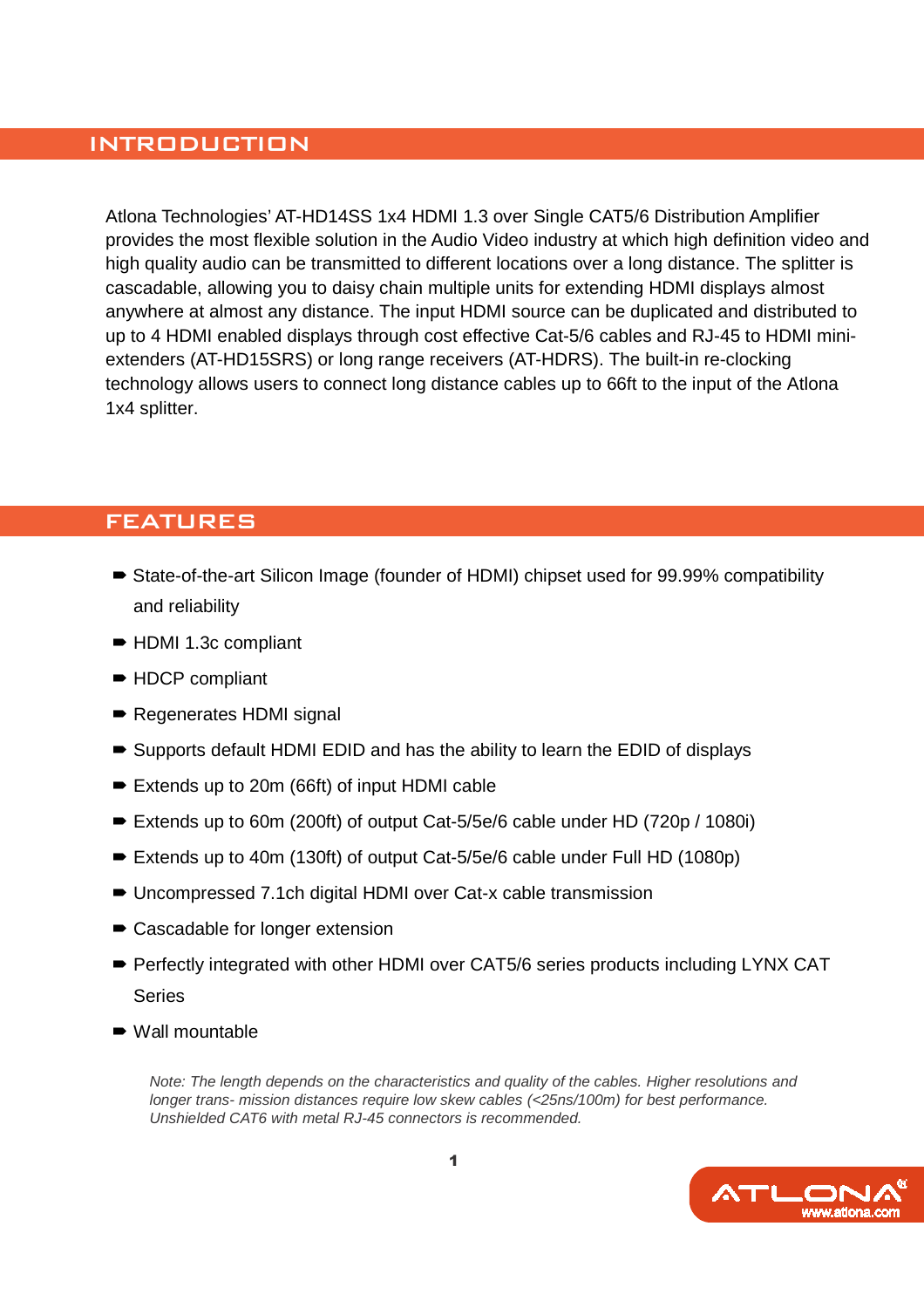## **SPECIFICATION**

| <b>Model Name</b>                            |         | <b>AT-HD14SS</b>                                                                                                       | <b>AT-HDRS</b>                                        | <b>AT-HD15SRS</b>                                    |  |  |
|----------------------------------------------|---------|------------------------------------------------------------------------------------------------------------------------|-------------------------------------------------------|------------------------------------------------------|--|--|
| <b>Technical</b>                             |         |                                                                                                                        |                                                       |                                                      |  |  |
| Role of usage                                |         | 1x4 Distribution Amplifier<br><b>Transmitter [TX]</b>                                                                  | Receiver<br>[long range RX]                           | Receiver<br>[short range RX]                         |  |  |
| <b>HDMI</b> compliance                       |         | <b>HDMI 1.3c</b>                                                                                                       |                                                       |                                                      |  |  |
| <b>HDCP</b> compliance                       |         | Yes                                                                                                                    |                                                       |                                                      |  |  |
| Video bandwidth                              |         | Single-link 225MHz [6.75Gbps]                                                                                          |                                                       |                                                      |  |  |
| Video support                                |         | 480i / 480p / 720p / 1080i / 1080p60                                                                                   |                                                       |                                                      |  |  |
| Transmission                                 |         | Full HD (1080p): 40m (130ft) [CAT5e] / 50m (165ft) [CAT6]<br>HD (720p/1080i): 50m (165ft) [CAT5e] / 60m (200ft) [CAT6] |                                                       |                                                      |  |  |
| Audio support                                |         | Surround sound (up to 7.1ch) or stereo digital audio                                                                   |                                                       |                                                      |  |  |
| Equalization                                 |         | N/A                                                                                                                    | 8-level digital<br>None                               |                                                      |  |  |
| Input TMDS signal                            |         | 1.2 Volts [peak-to-peak]                                                                                               |                                                       |                                                      |  |  |
| Input DDC signal                             |         |                                                                                                                        | 5 Volts [peak-to-peak, TTL]                           |                                                      |  |  |
| <b>ESD</b> protection                        |         | [1] Human body model — ±15kV [air-gap discharge] & ±8kV [contact discharge]<br>[2] Core chipset - ±8kV                 |                                                       |                                                      |  |  |
| Input                                        |         | 1x HDMI                                                                                                                | 1x RJ-45                                              | 1x RJ-45                                             |  |  |
| Output                                       |         | 4x RJ-45                                                                                                               | 1x HDMI<br>1x HDMI                                    |                                                      |  |  |
| <b>HDMI</b> connector                        |         | Type A [19-pin female]                                                                                                 | Type A [19-pin female]<br>Type A [19-pin male]        |                                                      |  |  |
| RJ-45 connector                              |         | WE/SS 8P8C with 2 LED indicators                                                                                       |                                                       |                                                      |  |  |
| <b>Mechanical</b>                            |         |                                                                                                                        |                                                       |                                                      |  |  |
| Housing                                      |         | Metal enclosure                                                                                                        | Metal enclosure                                       | Plastic molding                                      |  |  |
| <b>Dimensions</b><br>$[L \times W \times H]$ | Model   | 215 x 85 x 40mm<br>$[8.5" \times 3.3" \times 1.6"]$                                                                    | 80 x 60 x 25mm<br>$[3.2" \times 2.4" \times 1"]$      | 45 x 25 x 20mm<br>$[1.8" \times 1" \times 0.8"]$     |  |  |
|                                              | Package | 330 x 200 x 95mm<br>$[1'1" \times 7.9" \times 3.7"]$                                                                   | 270 x 175 x 80mm<br>$[10.6" \times 6.9" \times 3.2"]$ | 170 x 115 x 40mm<br>$[6.7" \times 4.5" \times 1.6"]$ |  |  |
|                                              | Model   | 525 [1.2 lb]                                                                                                           | 154g [5oz]                                            | 22g [1oz]                                            |  |  |
| Weight                                       | Package | 985 [2.2 lb]                                                                                                           | 453g [1 lb]                                           | 90g [3oz]                                            |  |  |
| <b>Fixedness</b>                             |         | Wall-mount with ears                                                                                                   | Wall-mount case                                       | Direct plug-in                                       |  |  |
| Power supply                                 |         | 5V DC                                                                                                                  | 5V DC                                                 | None                                                 |  |  |
| Power consumption                            |         | 0.5 Watt [max]<br>10 Watts [max]<br>1 Watt [max]                                                                       |                                                       |                                                      |  |  |
| Operation temperature                        |         | 0~40°C [32~104°F]                                                                                                      |                                                       |                                                      |  |  |
| Storage temperature                          |         | -20~60°C [-4~140°F]                                                                                                    |                                                       |                                                      |  |  |
| Relative humidity                            |         | 20~90% RH [no condensation]                                                                                            |                                                       |                                                      |  |  |

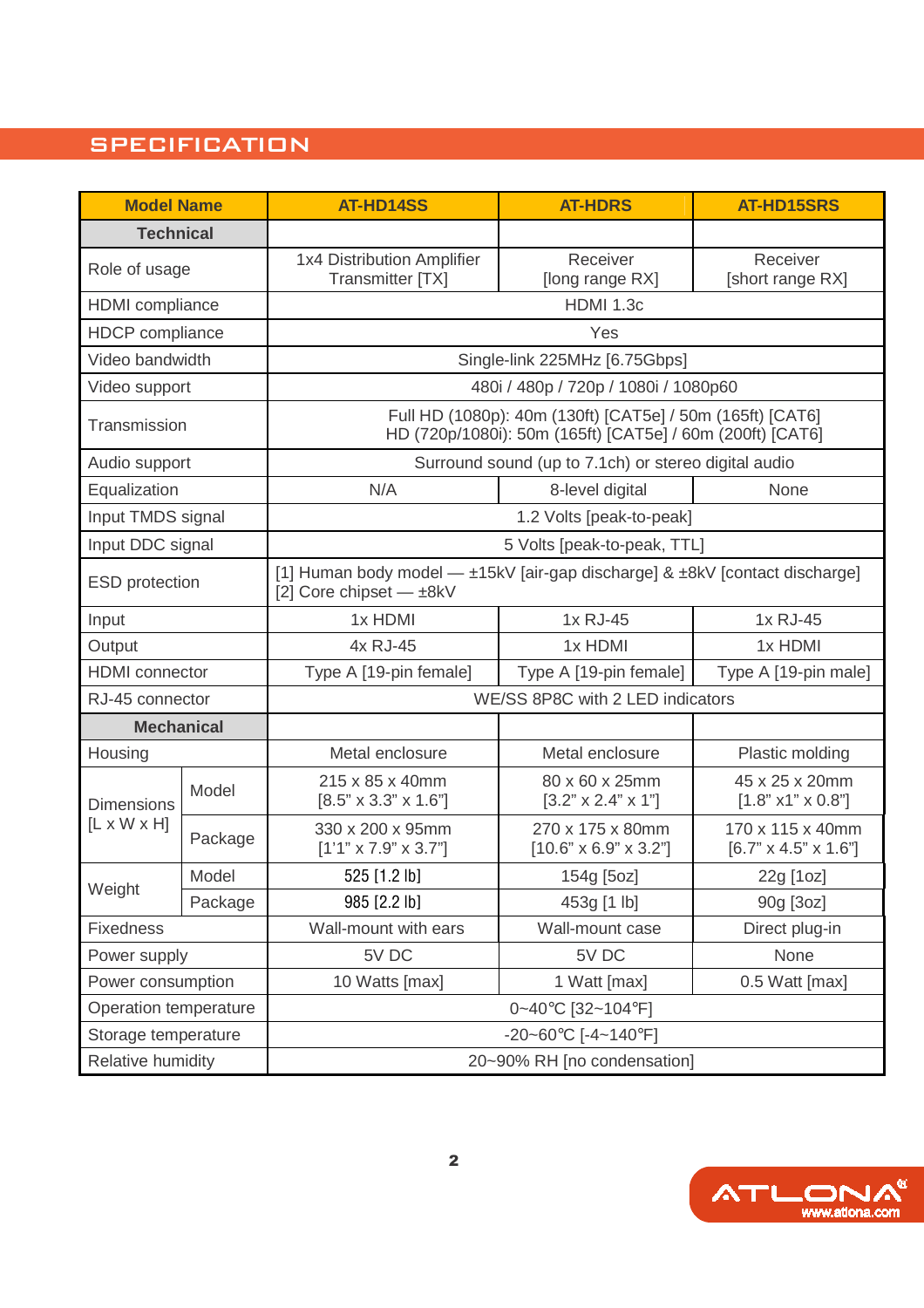#### PACKAGE CONTENTS PACKAGE CONTENTS

- 1. 1x AT-HD14SS
- 2. 1x 5V power supply unit
- 3. 1x User's Manual

## CONNECTION DIAGRAM



**ATLONA**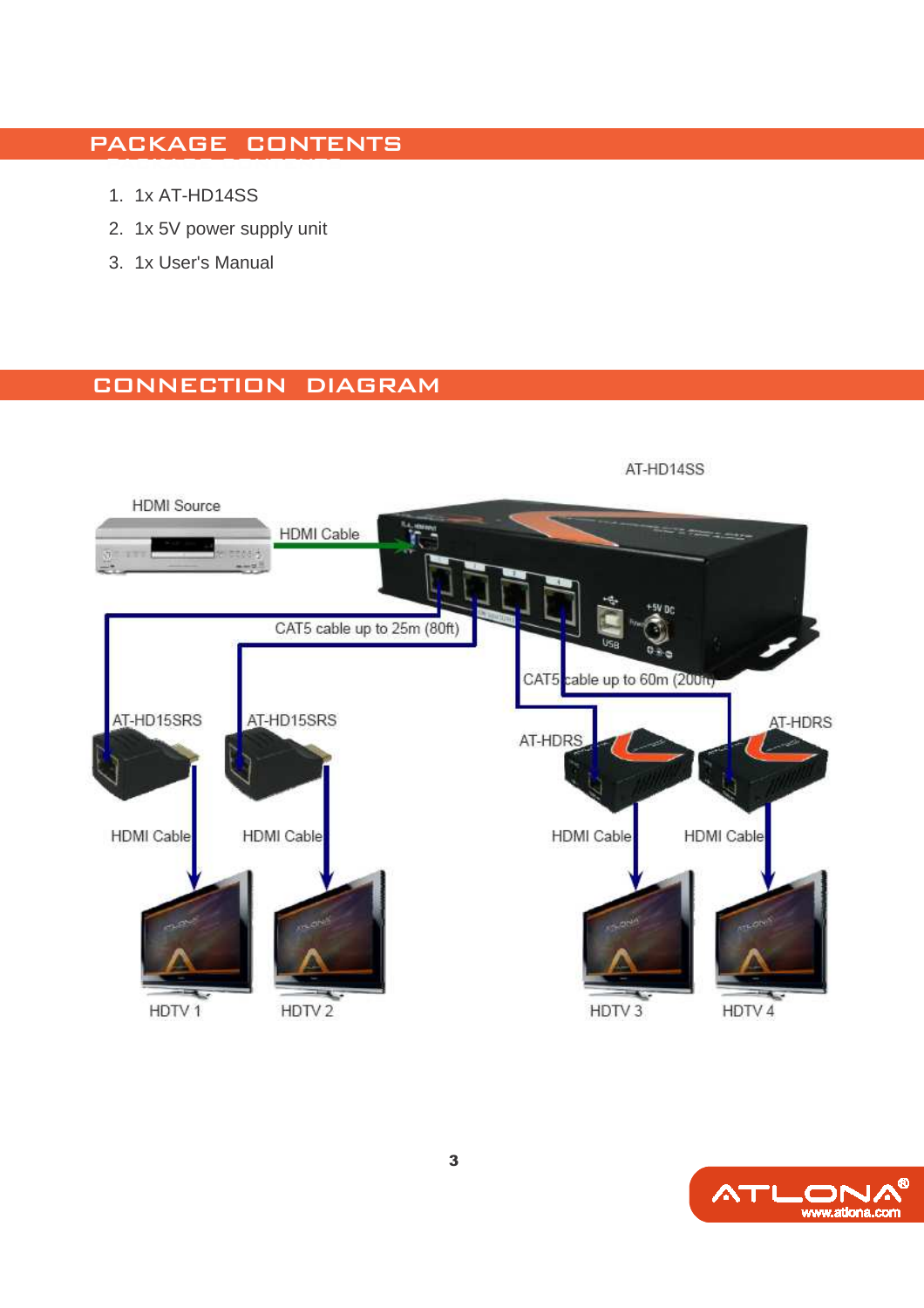## PANEL DESCRIPTION



- 1. DIP Switch: see more detail in the next section (p.5)
- 2. **HDMI INPUT**: Connect to one HDMI source here
- 3. **HDMI Signal OUTPUT 1 4**: Link to each HDMI display via a Cat-5/5e/6 cable with a HDMI over CAT5 receiver AT-HDRS or AT-HD15SRS
- 4. **USB**: For firmware update use (for technical support only)
- 5. **+5V DC**: Power jack for 5V DC

## HARDWARE INSTALLATION

#### **Broadcast HDMI signal to 4 remote HD displays from one video source**

- 1. Switch off each device, including displays devices.
- 2. Connect the HDMI source (such as a PS3, HDMI Compliant Set-top Box, Blu-ray player) to the **HDMI INPUT**.
- 3. Connect to each receiver (AT-HDRS or AT-HD15SRS) via RJ-45 connector by CAT5e cable.
- 4. Plug in 5V 4A DC power supply unit.
- 5. Power on the HDMI displays.
- 6. Power on the HDMI source.

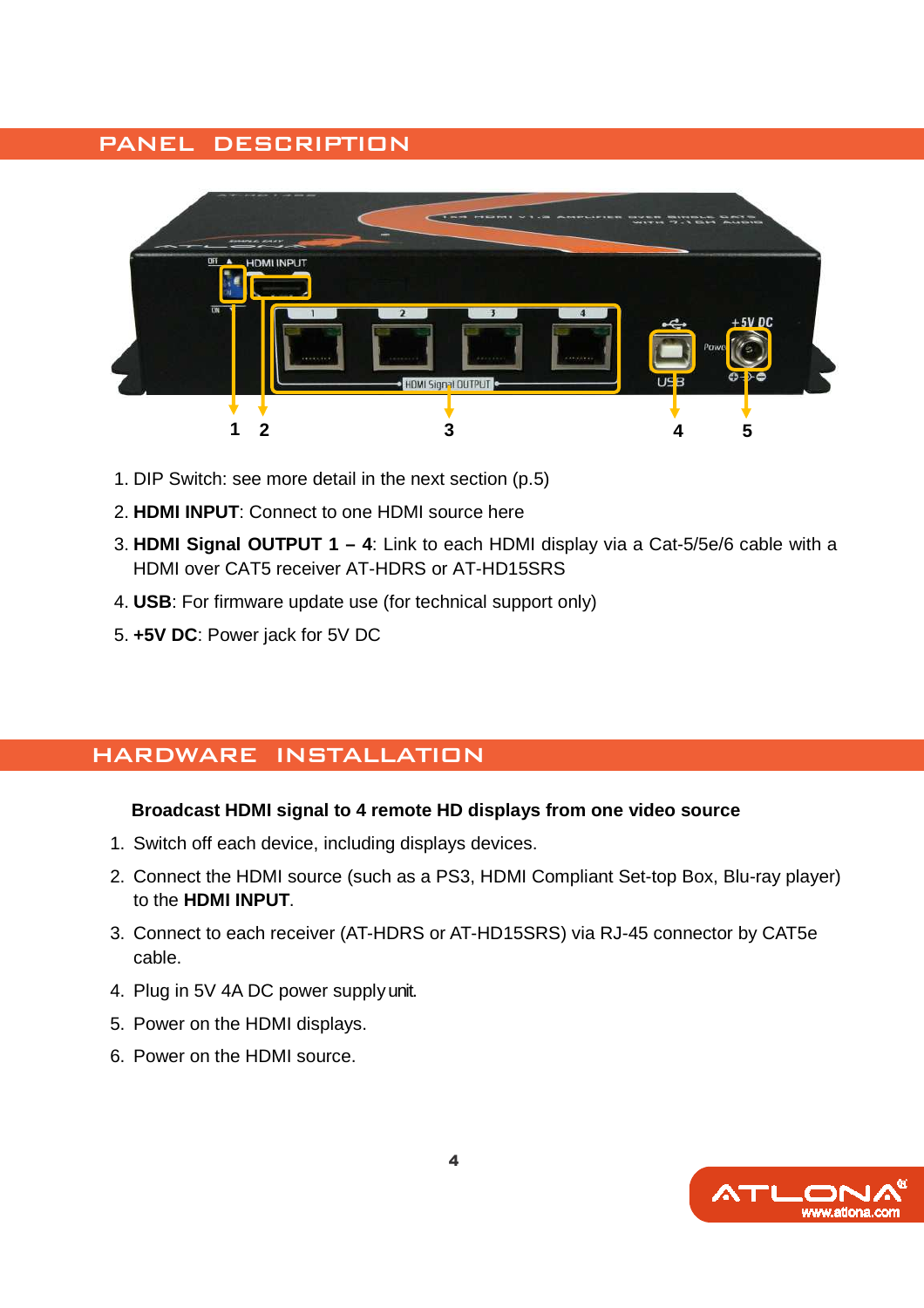## DIP SWITCH

#### **Mode for EDID/Audio setting**

| <b>DIP Switch Position</b>      |                                 |                              |                     | <b>Description</b>                                                                                                                                                          |  |
|---------------------------------|---------------------------------|------------------------------|---------------------|-----------------------------------------------------------------------------------------------------------------------------------------------------------------------------|--|
| Pin-1                           | $Pin-2$                         | <b>Video</b><br><b>Audio</b> |                     |                                                                                                                                                                             |  |
| OFF $[4]$                       | OFF $[\triangle]$               | Up to 1080p                  | Stereo <sup>2</sup> | <b>Default Mode</b> <sup>3</sup> – Up to 1080p & stereo audio output<br>for most HDTVs                                                                                      |  |
| OFF $\lceil \cdot \cdot \rceil$ | ON $[4]$                        | Up to<br>720p/1080i          | <b>Stereo</b>       | <b>Safe Mode<sup>4</sup></b> – Enforce the system output at<br>720p/1080i video and stereo audio for basic<br>compatibility among HDTV                                      |  |
| ON $[4]$                        | OFF $\lceil \cdot \cdot \rceil$ | Bypass <sup>5</sup>          | Bypass <sup>5</sup> | <b>EDID Learning<sup>6</sup> Mode</b> – for learning EDID from the<br>display while playing any received HDMI audio<br>format                                               |  |
| ON $[\blacktriangleright]$      | ON $[\cdot]$                    | <b>Bypass</b>                | <b>Stereo</b>       | <b>EDID Learning<sup>6</sup> &amp; Stereo Mode</b> – for learning EDID<br>from the display while enforcing stereo output if any<br>HDTV cannot play surround sound normally |  |

Note:

- 1 If the HDTV shows video but without audio, please try to set audio mode to stereo.
- <sup>2</sup> Factory default setting of Mode is pin-1 [OFF<sup>★</sup>] & pin-2 [OFF<sup>★</sup>] for 1080p with stereo.
- <sup>3</sup> If you encounter any unsolved audio/video output problem during system installation, please turn any Mode to pin-1 [OFF↑] & pin-2 [ON♦] for safe mode to enforce the most compatible 720p stereo output for system check. However, the safe mode cannot be initiated if your HDMI source is set to enforce 1080p output. In this case, please reconfigure your HDMI source to all resolution output for troubleshooting.
- <sup>4</sup>Bypass means the distribution amplifier will maintain playing the original format of HDMI signals in video and perhaps audio. By setting at this mode, the users may encounter compatibility issue among different kindsof HDMI sources and displays. If you cannot get the audio and/or video output normally at the system installation, please change the DIP switch setting to default mode or even safe mode to verify the functionality of the device.
- $5$  To learn the EDID of HDMI display for respective HDMI source devices, set pin-1 at [ON $\blacktriangleright$ ] first then connect the HDTV sets to the HDMI INPUT via HDMI cable. Then please wait for 20 seconds for completing the EDID learning procedure. If you want to learn the EDID from another HDTV, you must set pin#1 at [OFF<sup>4</sup>] first and repeat this procedure all over again.

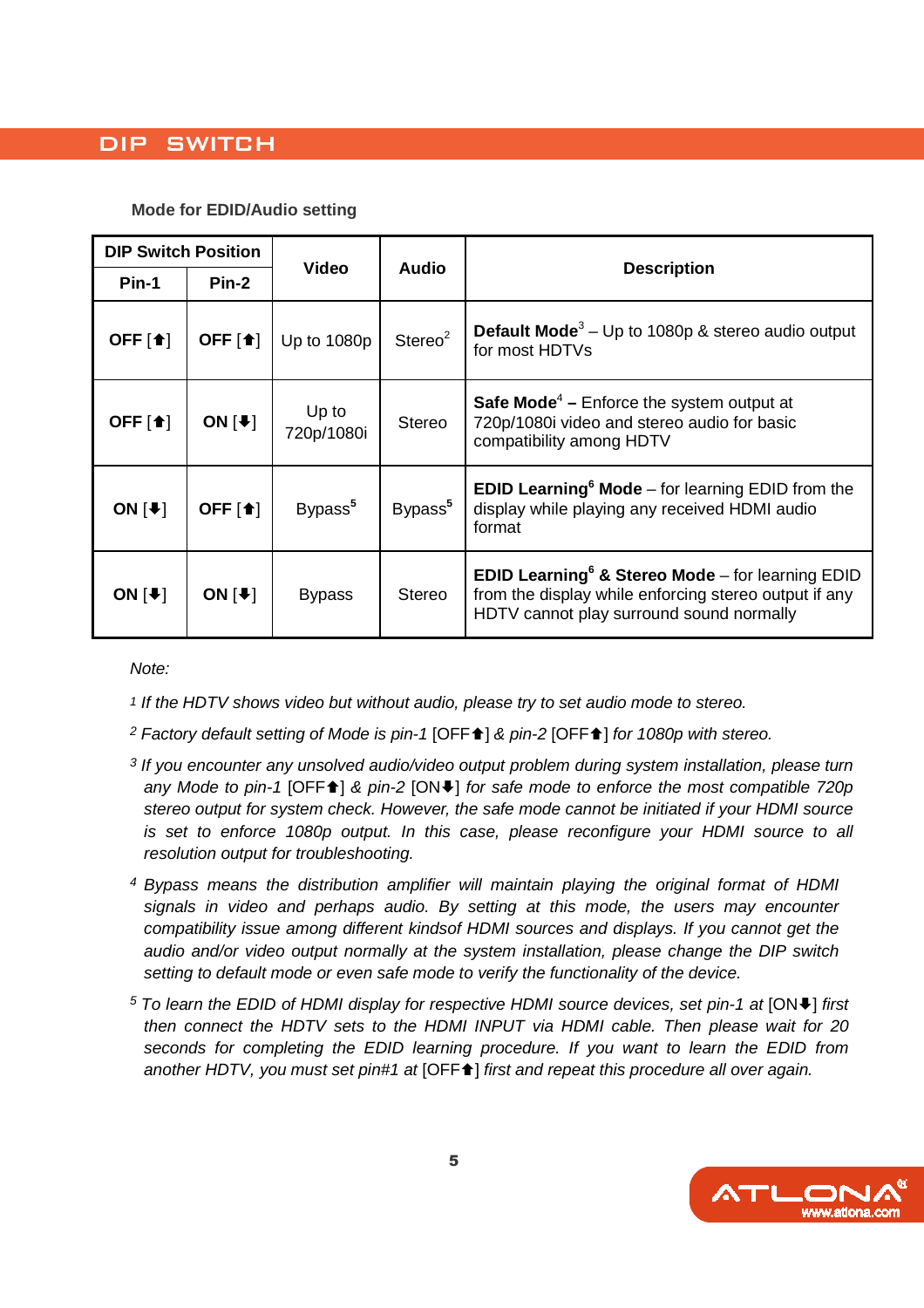PIN DEFINITION



### **Type A (Receptacle) HDMI**

| Pin 1            | <b>TMDS Data2+</b>       | Pin <sub>8</sub> | <b>TMDS Data0 Shield</b>  | <b>Pin 15</b> | <b>SCL</b>             |
|------------------|--------------------------|------------------|---------------------------|---------------|------------------------|
| Pin <sub>2</sub> | <b>TMDS Data2 Shield</b> | Pin 9            | <b>TMDS Data0-</b>        |               | <b>SDA</b>             |
| Pin <sub>3</sub> | <b>TMDS Data2-</b>       | <b>Pin 10</b>    | <b>TMDS Clock+</b>        | <b>Pin 17</b> | <b>DDC/CEC Ground</b>  |
| Pin 4            | <b>TMDS Data1+</b>       | <b>Pin 11</b>    | <b>TMDS Clock Shield</b>  | <b>Pin 18</b> | +5 V Power             |
| Pin 5            | <b>TMDS Data1 Shield</b> | <b>Pin 12</b>    | <b>TMDS Clock-</b>        |               | <b>Hot Plug Detect</b> |
| Pin 6            | <b>TMDS Data1-</b>       | <b>Pin 13</b>    | <b>CEC</b>                |               |                        |
| Pin 7            | TMDS Data0+              | <b>Pin 14</b>    | Reserved (N.C. on device) |               |                        |

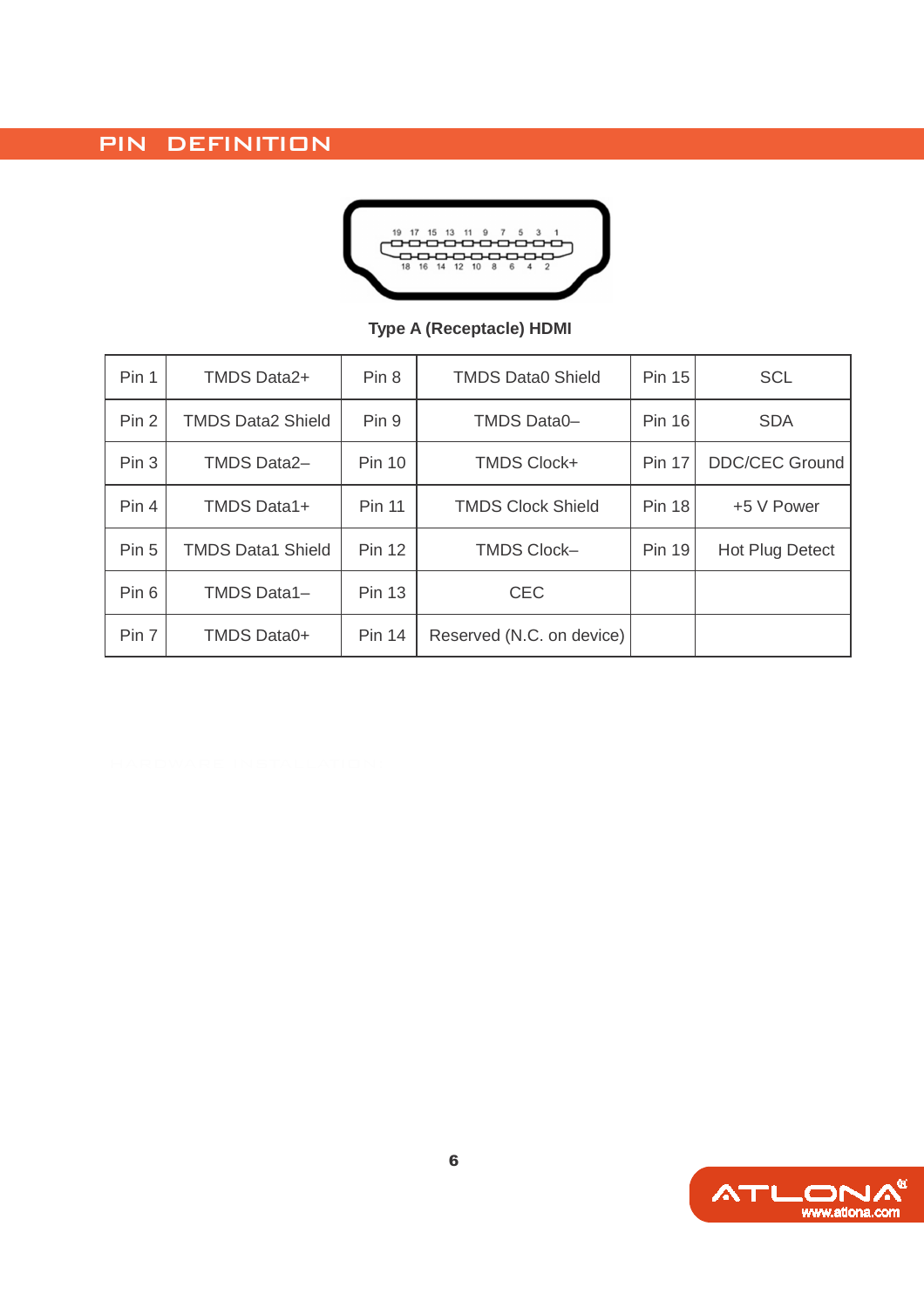#### **NOTICE**

- 1. If the DVI or HDMI device requires the EDID information, please use EDID Reader/Writer to retrieve and provide EDID information of the DVI or HDMI display or AV receiver.
- 2. All HDMI over CAT5 transmission distances are measured using Belden CAT5e 125MHz UTP cable and ASTRODESIGN Video Signal Generator VG-859C.
- 3. The transmission length is largely affected by the type of Cat-5/5e/6 cables, the type of HDMI sources, and the type of HDMI display. The testing result shows solid UTP cables (usually in the form of 300m or 1,000ft bulk cables) can transmit a lot longer signals than stranded UTP cables (usually in the form of fixed length patch cords). A solid UTP Cat-5e cable shows longer transmission range than a stranded STP Cat-6 cable. For long extension applications, solid UTP/STP cables are the only viable choice.
- 4. EIA/TIA-568-B termination (T568B) for Cat-5/5e/6 cables is recommended for better performance.
- 5. To reduce the interference among the unshielded twisted pairs of wires in Cat-5/5e/6 cable, shielded STP cables are better suited than unshielded UTP cables to improve EMI problems, which is worsen in long transmission.
- 6. Because the quality of the CAT-5/6 cables has the major effect on how long the transmission limit can achieve and how good is the received picture quality, the actual transmission range is subject to one's choice of Cat-5/5e/6 cables. For desired resolutions greater than 1080i or 1280x1024, a Cat-6 cable is recommended.
- 7. If your HDMI display has multiple HDMI inputs, it is found that the first HDMI input [HDMI input #1] generally can produce better transmission performance among all HDMI inputs.

|                    | <b>Performance rating</b> | <b>Type of CAT5/6 cable</b>                              |                   |                  |  |
|--------------------|---------------------------|----------------------------------------------------------|-------------------|------------------|--|
| Wiring             | <b>Shielding</b>          | CAT5                                                     | CAT <sub>5e</sub> | CAT <sub>6</sub> |  |
| Solid              | Unshielded (UTP)          | ***                                                      | ****              | *****            |  |
|                    | Shielded (STP)            | ★★★                                                      | ***               | ****             |  |
| Stranded           | Unshielded (UTP)          | ★                                                        | $\star\star$      | $\star\star$     |  |
|                    | Shielded (STP)            | ★                                                        |                   | **               |  |
| <b>Termination</b> |                           | Please use EIA/TIA-568-B termination (T568B) at any time |                   |                  |  |

### PERFORMANCE GUIDE

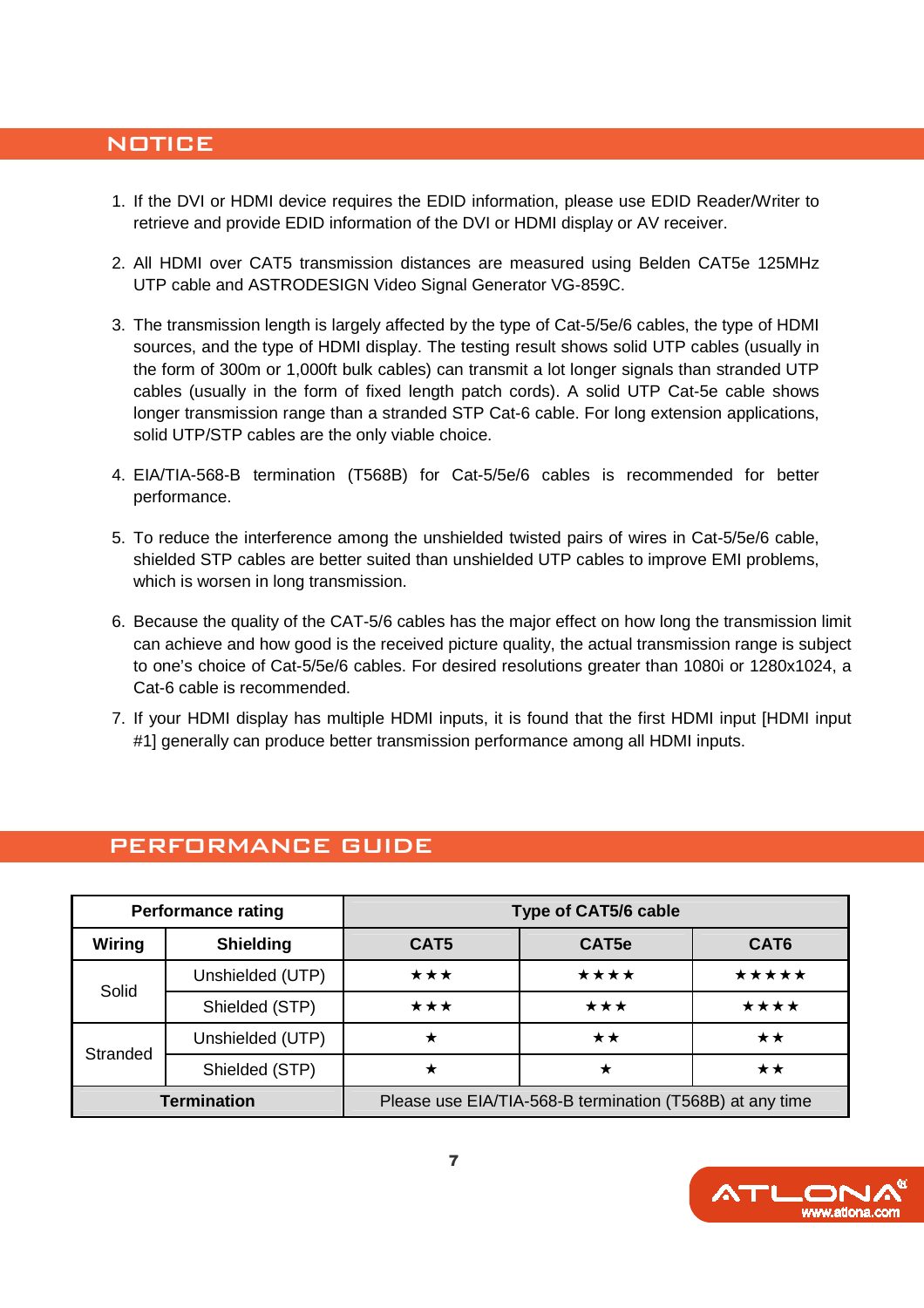### SAFETY INFORMATION

#### **Safeguards**

To reduce the risk of electric shock, do not expose this product to rain or moisture.

If the wall plug does not fit into your local power socket, hire an electrician to replace your obsolete socket.

Do not modify the wall plug. Doing so will void the warranty and safety features.

This equipment should be installed near the socket outlet and the device should be easily accessible in case it requires disconnection.

#### **Precautions**

FCC Regulations state that any unauthorized changes or modifications to this equipment not expressly approved by the manufacturer could void the user's authority to operate this equipment.

Operate this product using only the included external power supply. Use of other power supplies could impair performance, damage the product or cause fires.

In the event of an electrostatic discharge, this device may automatically turn off. If this occurs, unplug the device, and plug it back in.

Protect and route power cords so they will not be stepped on or pinched by anything placed on or against them. Be especially careful of plug-ins, or cord exit points from this product.

Avoid excessive humidity, sudden temperature changes or temperature extremes.

Keep this product away from wet locations such as bathtubs, sinks, laundries, wet basements and swimming pools.

Use only accessories recommended by ATLONA to avoid fire, shock or other hazards.

Unplug the product before cleaning. Use a damp cloth for cleaning. Do not use cleaning fluid or aerosols, which could enter the unit and cause damage, fire or electrical shock. Some substances may also mar the finish of the product.

Never open or remove unit panels or make any adjustments not described in this manual. Attempting to do so could expose you to dangerous electrical shock or other hazards. It may also cause damage to your AT-HD14SS. Opening the product will void the warranty.

Do not attempt to service the unit. Instead disconnect it and contact your Authorized ATLONA reseller or contact ATLONA directly.

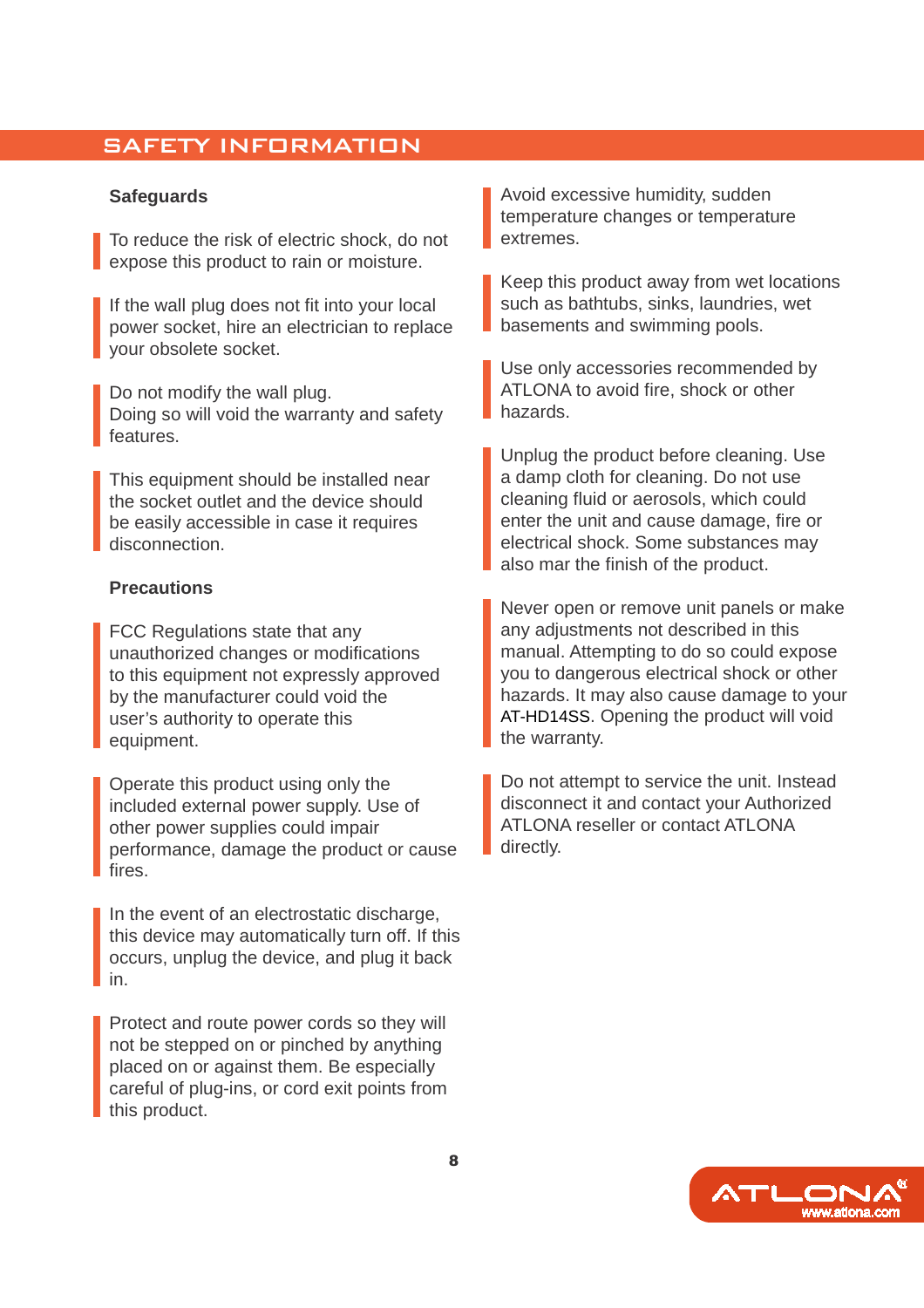### WARRANTY

#### **1. LIMITED WARRANTY**

Atlona Technologies warrants that (a) its products (the "Product") will perform substantially in accordance with the accompanying written materials for a period of 3 YEARS from the date of receipt and (b) that the Product will be free from defects in materials and workmanship under normal use and service for a period of 3 years. In the event applicable law imposes any implied warranties, the implied warranty period is limited to 3 years from the date of receipt. Some jurisdictions do not allow such limitations on duration of an implied warranty, so the above limitation may not apply to Customer.

#### **2. CUSTOMER REMEDIES**

Atlona Technologies and its suppliers' entire liability and Customer's exclusive remedy shall be, at Atlona Technologies' option, either return of the price paid for the Product, or repair or replacement of the Product that does not meet this Limited Warranty and which is returned to Atlona Technologies with a copy of Customer's receipt. This Limited Warranty is void if failure of the Product has resulted from accident, abuse, or misapplication. Any replacement Product will be warranted for the remainder of the original warranty period or 3 year, whichever is longer.

#### **3. NO OTHER WARRANTIES**

TO THE MAXIMUM EXTENT PERMITTED BY APPLICABLE LAW, ATLONA TECHNOLOGIES AND ITS SUPPLIERS DISCLAIM ALL OTHER WARRANTIES, EITHER EXPRESS OR IMPLIED, INCLUDING, BUT NOT LIMITED TO IMPLIED WARRANTIES OF MERCHANTABILITY AND FITNESS FOR A PARTICULAR PURPOSE, WITH REGARD TO THE PRODUCT AND ANY RELATED WRITTEN MATERIALS. THIS LIMITED WARRANTY GIVES CUSTOMER SPECIFIC LEGAL RIGHTS. CUSTOMER MAY HAVE OTHER RIGHTS DEPENDING ON THE JURISDICTION.

#### **4. NO LIABILITY FOR DAMAGES**

TO THE MAXIMUM EXTENT PERMITTED BY APPLICABLE LAW, IN NO EVENT SHALL ATLONA TECHNOLO- GIES OR ITS SUPPLIERS BE LIABLE FOR ANY DAMAGES WHATSOEVER (INCLUDING WITHOUT LIMITA- TION, SPECIAL, INCIDENTAL, CONSEQUENTIAL, OR INDIRECT DAMAGES FOR PERSONAL INJURY, LOSS OF BUSINESS PROFITS, BUSINESS INTERRUPTION, LOSS OF BUSINESS INFORMATION, OR ANY OTHER PECUNIARY LOSS) ARISING OUT OF THE USE OF OR INABILITY TO USE THIS PRODUCT, EVEN IF ATLONA TECHNOLOGIES HAS BEEN ADVISED OF THE POSSIBILITY OF SUCH DAMAGES. IN ANY CASE, ATLONA TECHNOLOGIES' AND ITS SUPPLIERS' ENTIRE LIABILITY UNDER ANY PROVISION OF THIS AGREEMENT SHALL BE LIMITED TO THE AMOUNT ACTUALLY PAID BY YOU FOR THE PRODUCT. BECAUSE SOME JU- RISDICTIONS DO NOT ALLOW THE EXCLUSION OR LIMITATION OF LIABILITY FOR CONSEQUENTIAL OR INCIDENTAL DAMAGES, THE ABOVE LIMITATION MAY NOT APPLY TO YOU.



ATLONA 2151 O'toole Ave, Ste D San Jose, CA 95131 Toll Free: 1-877-536-3976 International: 408-954-8782 FAX: 408-954-8792 Website: www.atlona.com E-MAIL: info@atlona.com